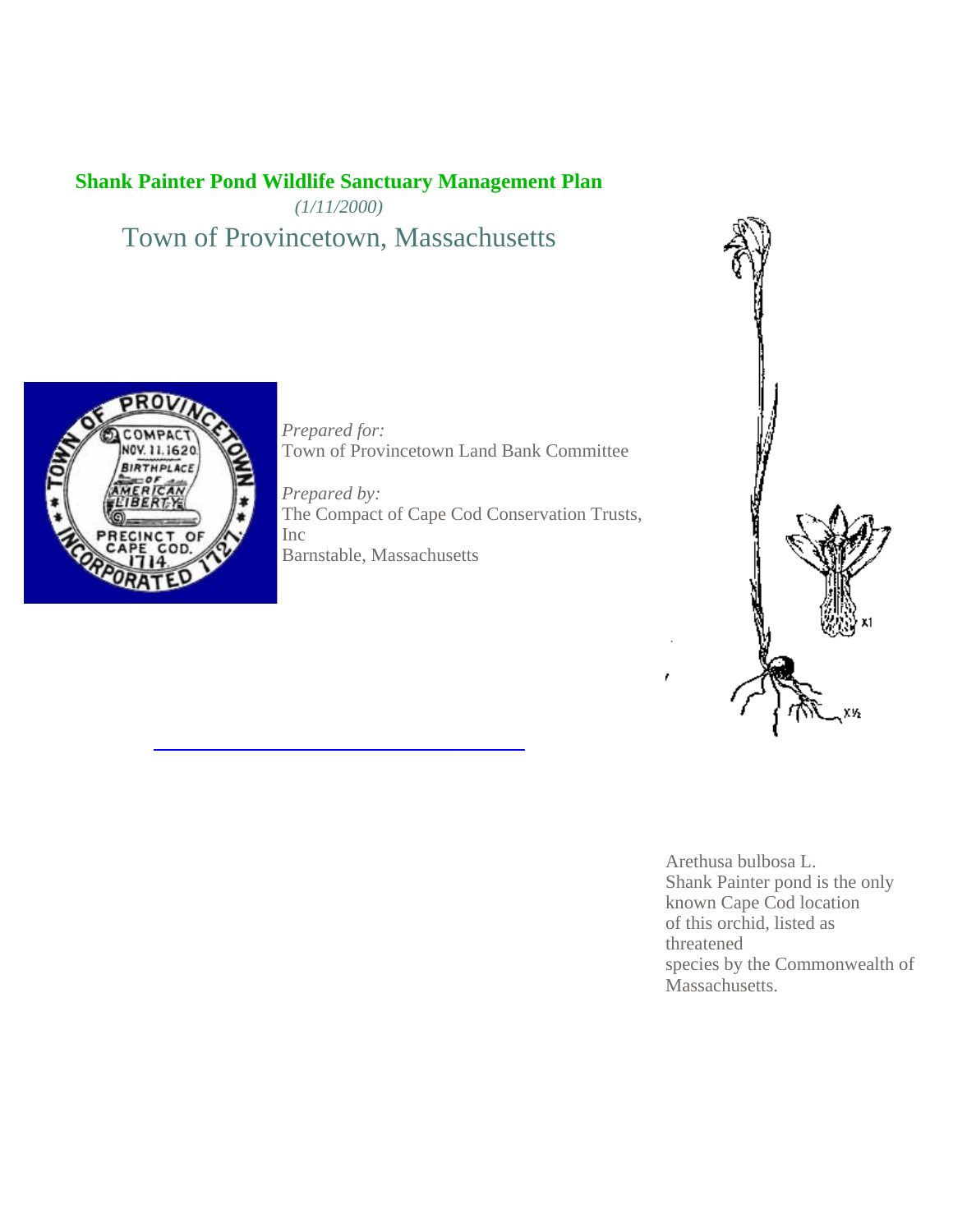# **Shank Painter Pond Wildlife Sanctuary Management Plan**

**TABLE OF CONTENTS**

A. INTRODUCTION AND AUTHORITY B. BACKGROUND C. SITE HISTORY D. SITE DESCRIPTION E. ENVIRONMENTAL SIGNIFICANCE 1. Plant and Wildlife Habitat 2. Forest significance 3. Wetlands 4. Scenic Value 5. Enhancement of Existing Open Space F. EXISTING USES G. LEGAL PROTECTIONS AGAINST CONVERSIONS OR DISPOSAL H. THREATS TO NATURAL RESOURCES 1. Plant and Wildlife Habitat 2. Forest Significance 3. Wetlands 4. Scenic Value 5. Adjacent Open Space I. MANAGEMENT RECOMMENDATIONS 1. Plant and Wildlife Habitat 2. Access 3. Property Integration 3. Capital Costs and Funding 4. Property Regulations and Uses 5. Habitat Improvements J. PLAN AND IMPLEMENTATION 1. Property Management 2. Property Security 3. Fire Plan 4. Update and Review

RETURN TO TITLE PAGE

### **A. INTRODUCTION AND AUTHORITY**

This Management Plan is intended to provide guidelines for conservation and passive recreation uses at the Shankpainter Pond Wildlife Sanctuary in Provincetown, Massachusetts. The Conservation Area is composed of two lots totalling almost 30 acres. Lot 1, owned and managed by the Provincetown Conservation Trust (deed conveyed December 31, 1999), is approximately 22.05 acres comprising most of Shankpainter Pond's northern shoreline and its bordering wetland, a rare quaking bog. Quaking bogs are unique and host a number of rare species, making this parcel of particular significance. This parcel, donated to the Trust by Shankpainter Associates, Inc., will be protected in perpetuity exclusively for conservation purposes. Lot 2, purchased from Shankpainter Associates, Inc. in 1999 with land bank funds for \$1.6 million by the Town of Provincetown, is composed of both upland (6.81 Ac.) and wetland (.35 Ac.) totalling 7.52 acres. The entire lot is under the management authority of the Provincetown Conservation Commission. Taken together, Lots 1 and 2 comprise the Shankpainter Pond Wildlife Sanctuary.

 This Management Plan, with its maps and appendices, is intended to comply with the goals and objectives of the Massachusetts Self Help Program, the 1995 Provincetown Open Space and Recreation Plan and the Cape Cod Commission's Development of Regional Impact Decision. Protection of this Sanctuary is also intended to be consistent with many of the goals and objectives outlined within the Outer Cape Capacity Study, the Massachusetts Watershed Initiative, and the Statewide Comprehensive Outdoor Recreation Plan.

 Under Massachusetts statute, lands held by the Conservation Commission under M.G.L. c. 40 s. 8C (i.e.; lot 2) are to be used for conservation and passive recreation purposes. Lands held by the Provincetown Conservation Trust (i.e.; lot 1) are to be protected for the same purposes, according to the purposes of the Trust. This Management Plan is being produced by The Compact of Cape Cod Conservation Trusts, Inc. on behalf of the land's stewards, the Town of Provincetown and the Provincetown Conservation Trust (PCT), with private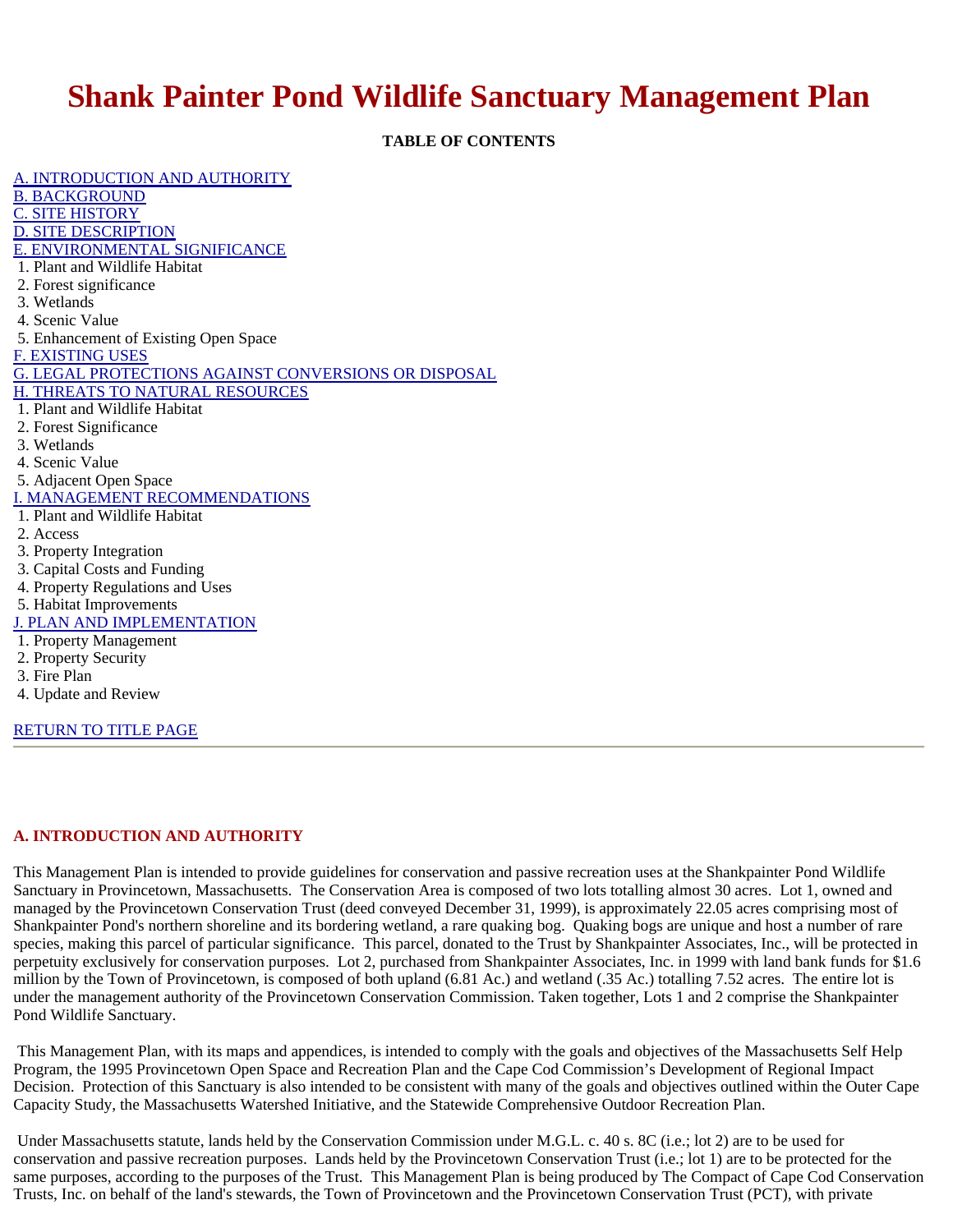funding through the PCT. It is intended to reserve the Shankpainter Pond Wildlife Sanctuary for quiet public enjoyment at a level of use appropriate to sustain the significant natural resources identified on the property as described in Section E of this Plan.

Return to Table of Contents

### **B. BACKGROUND**

By an overwhelming margin, in April 1999, the Town of Provincetown voted to appropriate up to \$1.6 million to purchase the 7.52-acre Lot 1 from Shankpainter Associates, Inc., thereby saving it from a pending five-lot residential development. The decision to purchase the Shankpainter land for conservation purposes was in order to protect its natural features and functions, including two small interior wetlands and its primary function as part of the buffer to the Shankpainter Pond/Quaking Bog. In a separate but related transaction, Shankpainter Associates, Inc. donated lot 1, 22.05 acres of quaking bog and associated wetlands, to the Provincetown Conservation Trust. The total land protection project yielded 30 acres of critical conservation land.

 The special value of the Shankpainter Pond area has been recognized for over 30 years, beginning in 1968, when the town's master plan recommended including the pond within the boundary of the Cape Cod National Seashore. In 1975, 1986, and later in 1995, the town's open space plan rated this area as the town's top priority for protection. In spite of these declarations, exorbitant land prices and public sentiment against eminent domain land takings kept its acquisition for conservation out of reach.

 A brief history of efforts to protect Shankpainter Pond reflects the unique environmental significance of this area. Parts of the following chronology are borrowed from the 1995 Provincetown Open Space and Recreation Plan and other existing sources:

### YEAR ACTION (SPP = Shankpainter Pond)

late 1950's National Park Service (Hal Hinds) conducts study indicating unique value of SPP

- 1961 Cape Cod National Seashore (CCNS) established with boundary excluding most of SPP due to local opposition
- 1963 Dragon's mouth orchid discovered in SPP bog (Hinds)
- 1966 State legislature enacts inland wetland protection act
- 1968 Provincetown Master Plan recommends adjusting CCNS boundary to include SPP
- 1973 11 acres of SPP wetland filled for campground, south side
- 1974 3 acres of SPP wetland filled, east side
- 1975 Provincetown Open Space Plan gives SPP highest priority for protection
- 1976-7 Provincetown Planning Board seeks land swap with CCNS to protect SPP
- 1979 0.5 acre of SPP wetland filled; dragon's mouth orchid site reconfirmed on bog

1979 Town Meeting article to buy 75 acres on southwest side of SPP for \$750,000 withdrawn due to lack of support; ACEC nomination suggested by state

- 1980 Provincetown Conservation Trust (PCT) founded as a voluntary, private means to preserve SPP
- 1986 Provincetown Open Space Plan lists SPP as the top Significant Natural Resource Area
- 1987 Zoning Bylaw revised to prevent filling or building in inland wetlands
- 1991 Cape Cod Commission includes SPP in its proposed regional open space greenbelt
- 1992 PCT receives gift of 3.3 acres of shoreline on south side of SPP

1995 (Feb. 15) 19 lot subdivision for 50 acres along north rim of SPP submitted by Patrick family (Shankpainter Associates);reviewed by Cape Cod Commission as a Development of Regional Impact (DRI)

1995-97 Various versions of subdivision are submitted and reviewed; negotiations for conservation purchase continue with town, PCT, and state

1997 Cape Cod Commission, Provincetown Conservation Commission, and Provincetown Planning Board approve five lot subdivision plan for lot 2.

1998 (Nov.) Provincetown adopts Cape Cod Land Bank bill

1999 (April) Provincetown Town Meeting votes to appropriate up to \$1,600,000 to purchase lot 2 for conservation; Self-Help application submitted for reimbursement of Shankpainter purchase.

1999 Shankpainter Associates donates 22.05 acres (lot 1) of Shankpainter

Pond/Quaking Bog to Provincetown Conservation Trust (PCT)

1999/2000 Town of Provincetown and PCT retain The Compact of Cape Cod Conservation Trusts to assist in creation of a management plan for both lots, totalling almost 30 acres and referred to as the Shankpainter Pond Wildlife Sanctuary.

In 1997, after a lengthy permitting process, the Cape Cod Commission, the Provincetown Planning Board, and the Provincetown Conservation Commission approved a five lot subdivision for the 7.52 acre Lot 2, then owned by Shankpainter Associates, Inc. Active marketing of these lots during the negotiation process with the town and trust, made the land's development imminent, and its swift protection essential.

 With the passage of the Cape Cod Land Bank bill in 1998, significant funds for the purchase of open space became available for the first time and in April of 1999, Provincetown Town Meeting voted by greater than a 2/3 majority to borrow up to \$1,600,000 to acquire the 7.52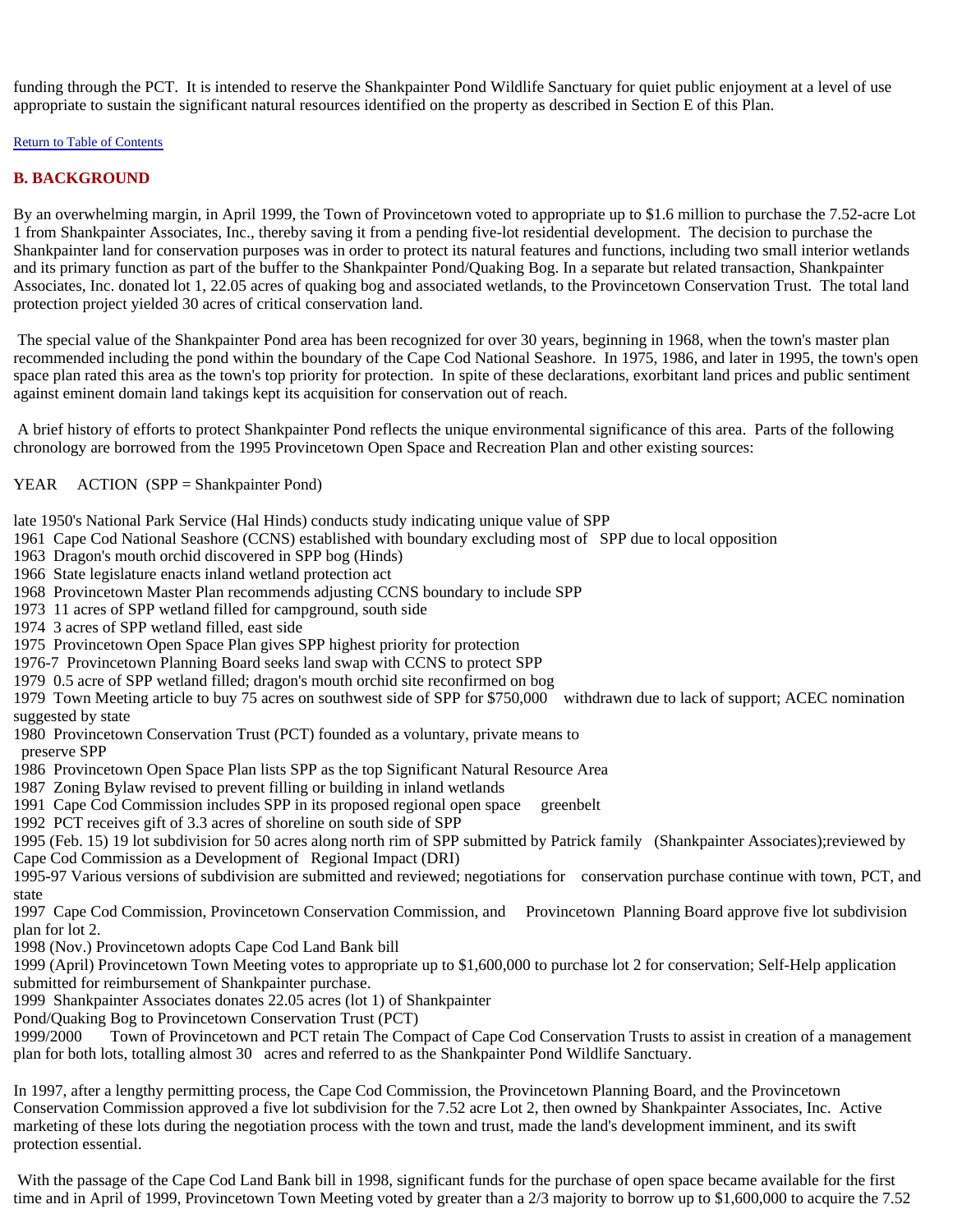acre lot. To help offset the cost of this acquisition, the town sought and received grant reimbursement funds from the state's Self-Help program *See chart below*. In addition, the town obtained funds previously allocated for this project (in 1996) from the Massachusetts Highway Department Transportation Enhancement program. The PCT also holds a perpetual conservation restriction on this lot to provide an additional layer of protection. (TO BE COMPLETED THIS YEAR)

 In a separate but related transaction, Shankpainter Associates donated the abutting Lot 1, a 22.05- acre wetland lot, to the Provincetown Conservation Trust. This wetland comprises approximately half of the shoreline of Shankpainter Pond and its buffering wetlands and, as part of a rare quaking bog habitat, is very significant. The bog has been identified as the largest quaking bog on a barrier beach/coastal dune system found anywhere in the world. This, along with its status as one of the largest unfragmented forested properties in Provincetown, makes it vitally important for the sake of both regional and planetary biodiversity.

 Along with ownership of this special land comes the responsibility to manage it wisely. This management plan is an essential step in the continued protection and sustainable public use of this area. The 30-year long effort to preserve this land from development would be lost without a plan for its future. "Provincetown's jewel", as it has been called, must be wisely cared for in order to maintain its shine.

### **C. SITE HISTORY**

 Prior to and during this century's efforts at preservation, the Shankpainter Pond area experienced extensive human use. Remnants of an ice mining operation from the 19th Century remain in the pond and approximately 85 acres of the bordering wetland have been filled in during this century for residential and commercial purposes. To the east, the area is commercially zoned and several businesses exist, including a laundromat. On the south shore of the pond is a 15 acre, 114 site campground which has been built on an 11-acre fill zone. This campground was cited for violations including one in 1976 for seepage from a comfort station into the pond and in 1979 for illegal fills.

 Historically, Shankpainter Pond and its immediate surrounds have been part of the Provincelands, which have been under public ownership since 1654. In 1893, however, when the Commonwealth established Provincetown's current municipal boundary and permitted private land ownership for the first time, most of the pond, and all of the bog, became part of the town's holdings. When the Cape Cod National Seashore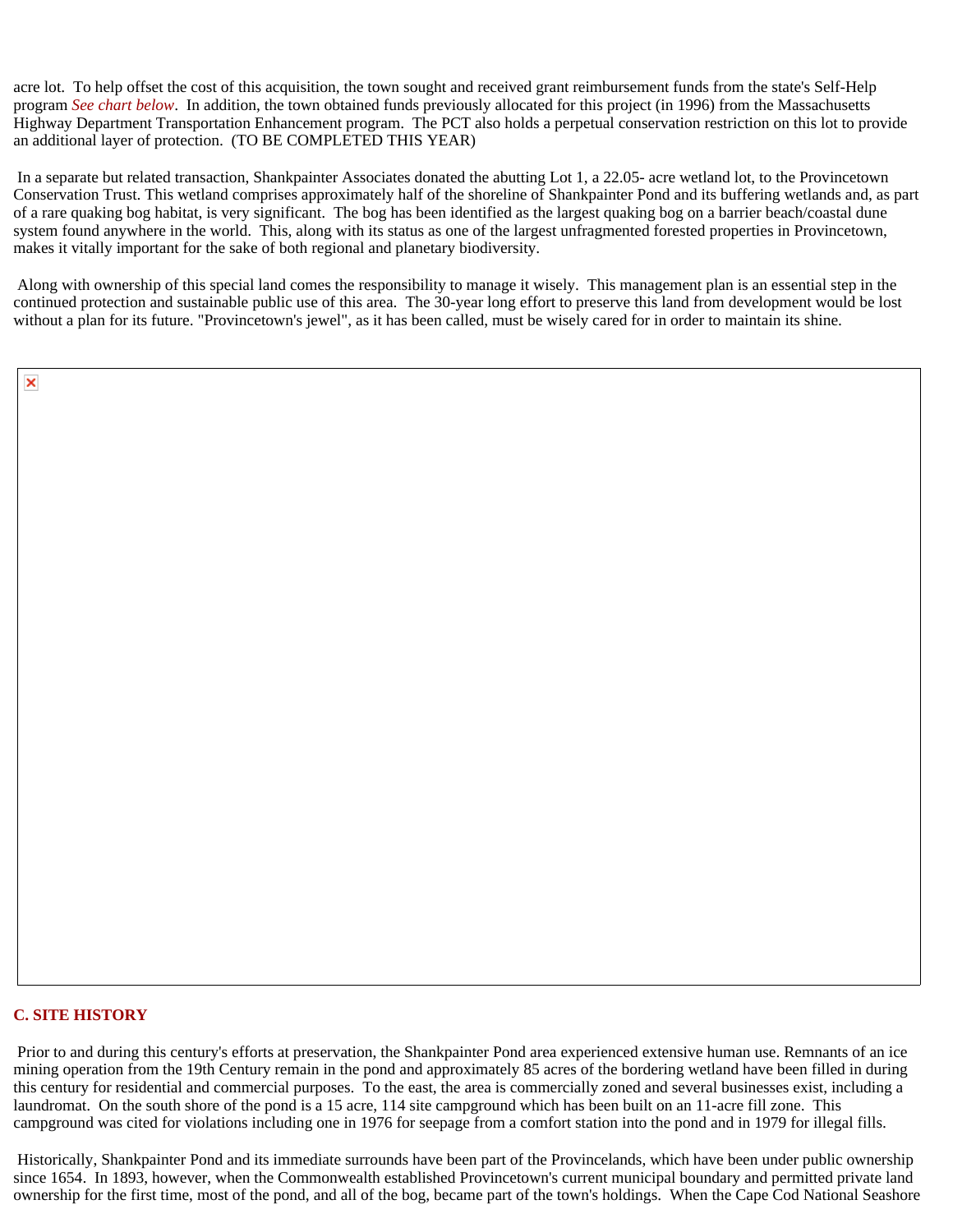was established in 1961, the National Park Service considered a boundary change that would have included the pond, but this proposal failed when it encountered local resistance to the eminent domain property taking (only the extreme western end of the pond lies within the Seashore boundary). Further efforts to merge the pond into the Park also failed, most likely due to continuing conflicts over eminent domain and Town resistance to further federal control.

 In the winter of 1979, the Outer Cape Environmental Association (OCEA) began to look more closely at the Pond's protection. With assistance from The Nature Conservancy, the state Division of Conservation Services, and the local Conservation Commission, an article to purchase about 75 acres on the south shore for the price of \$750,000 (including a portion of the quaking bog) was submitted to Town Meeting. This effort also failed and OCEA turned to the state Department of Environmental Management (DEM) for help. Cleverly, they proposed that because Shankpainter Pond is a Great Pond (i.e.; greater than 10 acres in size), and as such is owned by the Commonwealth, then the bog, which literally floats on its waters, is also part of the pond and is owned by the State (state ownership could provide the level of protection they were seeking). This didn't work either, however, since only exposed surface water is included in a Great Pond's boundary designation.

A brief flirtation with designation as an Area of Critical Environmental Concern proved insubstantial since its designation would not have provided any actual regulatory protection. It was decided that the limited value of an ACEC designation would not have warranted the time and effort put in to the proposal. Although the pond and bog is afforded some protection under the Wetlands Protection Act, even that has proven unable to adequately protect it. A case in point occurred in 1974, when the Department of Natural Resources (now DEP) overruled two Provincetown Conservation Commission decisions, which would have prohibited fillings in the bog. The result? Three and a half acres adjacent to the bog were filled in spite of the documented presence of rare species and the risk of flooding. In reaction to the failure of these efforts, the Provincetown Conservation Trust was formed in January 1980 in order to preserve the pond and other local habitats.

In the mid 1980's, and again in the mid 1990's, when development pressure reached peak levels, the urgency of protecting this area intensified. This pressure, along with new funds made available by the passage of the land bank bill, have finally made possible partial protection of this jewel of Provincetown, Shankpainter Pond and Bog. Through the perseverance of the Town, PCT, the Cape Cod Commission, The Compact, the State, and numerous groups and individuals, the preservation of this large and important piece of the Shankpainter Pond watershed has become a reality.

Return to Table of Contents

### **D. SITE DESCRIPTION**

 The 30-acre Shankpainter Pond Wildlife Sanctuary is composed of two distinct habitats: quaking bog wetland Lot 1 and the wooded upland Lot 2. Lot 1 is almost entirely wetland, characterized by the presence of a rare quaking bog and its associated rare species. Lot 2 consists of a wooded dune sloping steeply to Shankpainter Pond/Bog, serving as the upland buffer to Lot 1. This lot also has two interior inland wetlands located in its northern corner. Taken together, lots 1 and 2 comprise almost 30 acres and are part of a larger system of interconnected dune ponds which grace this area of Provincetown. Lot 2 contains the upland area which was most threatened by residential development pressure. Devegetated, erosional areas remain as byproducts of excavation and grading work performed during development preparations.

Non wetland soils on site are old, post glacial Holocene dune deposits which have succeeded to a pitch pine woodland. The thin thatch layer of leaves and pine needles covers soils composed of fine aeolian sand identified by the Soil Conservation Service (now, NRCS) as Hooksan sand, hilly and rolling (HoC; HoD). Several areas of the site have been eroded by unauthorized off-road vehicle use and clearing operations with subsequent migration of the sand down steep slopes toward the shrub swamp and bog edges.

Two small shrub swamp isolated wetlands exist in the northeast corner of Lot 2. These are due to the presence of hydric poorly drained soils, with water at or near the surface for most of the growing season. SCS identifies this as a Berryland mucky, loamy coarse sand (BmA). These two wetlands comprise only 1.36 acres of the 7.52 acre Lot 2. Wetland flora include red maple (Acer rubrum), black alder (Ilex verticillata), water willow (Decodon verticillatus), swamp azalea (Rhododendron viscosum), large cranberry (Vaccinium macrocarpon), wool sedge (Scirpus cyperinus), cotton sedge (Eriophorum virginicum), hardhack (Spiraea tomentose), and sphagnum moss (Sphagnum spp.) Though no state-listed plant species was recorded, a colony of rock polypody fern (Polypodium virginianum), a rare plant in sandy coastal areas, was found overlooking the southside of the large wetland on adjacent lot 4 (DiGregorio) within the area under conservation restriction by the PCT. Shankpainter Bog (Lot 1) soils are primarily wetland in nature with SCS classification as Freetown mucky peat.

 The site ranges in elevation from a low of 4 feet above sea level near the pond wetlands to a high of nearly 50 feet above sea level. The area's hilltops provide great views to the pond and depressions offer refuge from brisk ocean winds. Mixed treecover provide pockets of sunlight and shade, openness and more intimate protected areas.

### Locus Map 1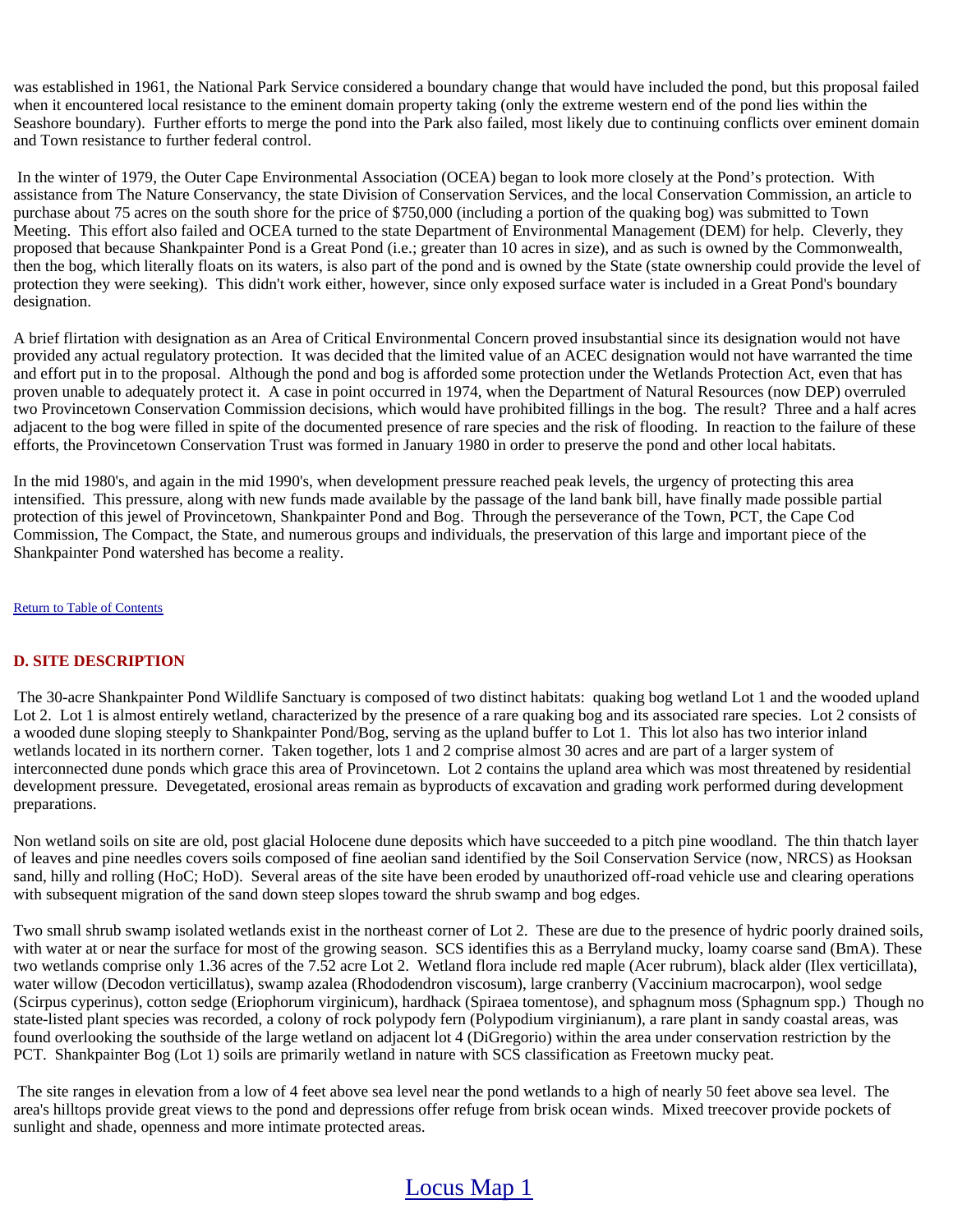# Shank Painter Pond Wildelife Sanctuary Land Ownership Lot Delineations Land Holdings of the Provincetown Conservation Trust at Shank Painter Pond

Entrance to the land from the north is provided via a curb cut and entry road from Route 6 and from the east by Ship's Way (private). The sand entry road from Route 6, cut for development purposes, is excessively wide and unfinished. Nonetheless it offers clear and direct access to the interior of the site. This is the nearest vehicular access point. Access from Ship's Way is provided within the deed for pedestrians, non-motorized bicycle, horseback, and emergency and municipal vehicles only (see Appendix A). This is the easiest access point for pedestrians from the downtown area and surrounding residential areas.

 Several large unvegetated areas (see Figures 5 and 13) have resulted from prior development preparations including the sand roadway, culde-sac, and other cut/fill areas. Section I of this plan provides revegetation recommendations.

### Return to Table of Contents

### **E. ENVIRONMENTAL SIGNIFICANCE**

### 1. Plant and Wildlife Habitat

 The entire site lies within and estimated habitat for rare and endangered species and, according to the Massachusetts Natural Heritage and Endangered Species Program, Shankpainter's Bog harbors five state-listed rare animal species and six state-listed plants. Rare and threatened plant species include dragon's mouth orchid, rose pagonia, golden club, adder's tongue fern, bogbean, few-flowered sedge, threadleaved sundew, pitcher plant, bladderwort, grass pink, and nodding ladies' tresses. Rare animals found there include the Eastern spadefoot toad, spotted turtle, Eastern box turtle, Water-Willow stem borer moth, Chain Fern borer moth, and the bog turtle (per Sabatia). The bog contains the only known Cape Cod population of the Arethusa orchid (Arethusa bulbosa). Rare in Massachusetts and declining in New England, it has been discovered in only six places state-wide. Both overcollection and loss of habitat have contributed to this decline (Ibid). Overall habitat value for mammals, reptiles, and amphibians is deemed high (Ibid.) In addition, upland woodlands within the Sanctuary provide good habitat for more common flora and fauna.

Sabatia, The Compact, and others have noted the diversity of upland and wetland vegetative covers, a factor which enhances wildlife abundance, diversity, and survival. Evidence of both large and small mammalian use of the land was present including skeletal remains, tracks, scat, and burrows. The small size of trees limited the number of habitable cavity nests, though some were present, particularly near the interior wetlands. Avifauna is typical of a pitch pine woodland, with local breeders such as blue jays, black capped chickadees, tufted titmice, downy woodpeckers, and common crow. Winter migrants included red breasted nuthatch and yellow rumped warbler (Sabatia).

 Sabatia also found one male eastern box turtle with an estimated age of ten years on adjacent Lot 4. Box turtles are omnivores, feeding on a variety of insects, fish, toads, berries, fruits, and fungi. Its home range usually averages between 150 and 750 feet. The Eastern Box Turtle is decreasing in numbers throughout its range in Massachusetts and is a Species of Special Concern in the state (Digregorio). Its major threat is the destruction of woodland habitat by residential and roadway construction.

 Wetland wildlife predictions were conducted by Sabatia using the Wetland Habitat Index for Non-game Species (WEThings), a computer based data bank created by experts at the University of Massachusetts. WEThings produces lists of wetland dependent fauna for a particular study site. Considering the presence of five vegetative cover types (three wetland and two upland), a hypothetical list of predicted mammals, reptiles, and amphibians was produced by Sabatia for the Shankpainter area.

 Additional notable observations include the discovery of a regionally rare plant species (rock polypody) by Sabatia. Although a thorough vernal pool investigation has not been conducted, Sabatia presents the possibility that the larger isolated wetland southwest of the warehouse could provide such habitat due to its capacity to hold standing water for two consecutive months in the spring and its lack of fish (Sabatia; see appendices). Gilbert and Hinds have also observed a ribbon snake, common here but seldom seen on the outer Cape.

### 2. Forests

 Woodland is at a premium in Provincetown with so much of the land being unwooded sand dune. The Shankpainter Pond area is part of a wooded dispersal corridor that includes Foss Woods, and the Duck Pond/Clapps Pond area. The protection of this forested habitat provides a lasting refuge from the openness of the dunes and developed areas.

 The predominant vegetative cover type in the upland area is Pitch Pine-Oak-Sassafras woodland with a shrub layer composed primarily of ericaceous species including black huckleberry (Gaylussacia baccata), low-bush blueberry (vaccinium angustifolium), sheep laurel (Kalmia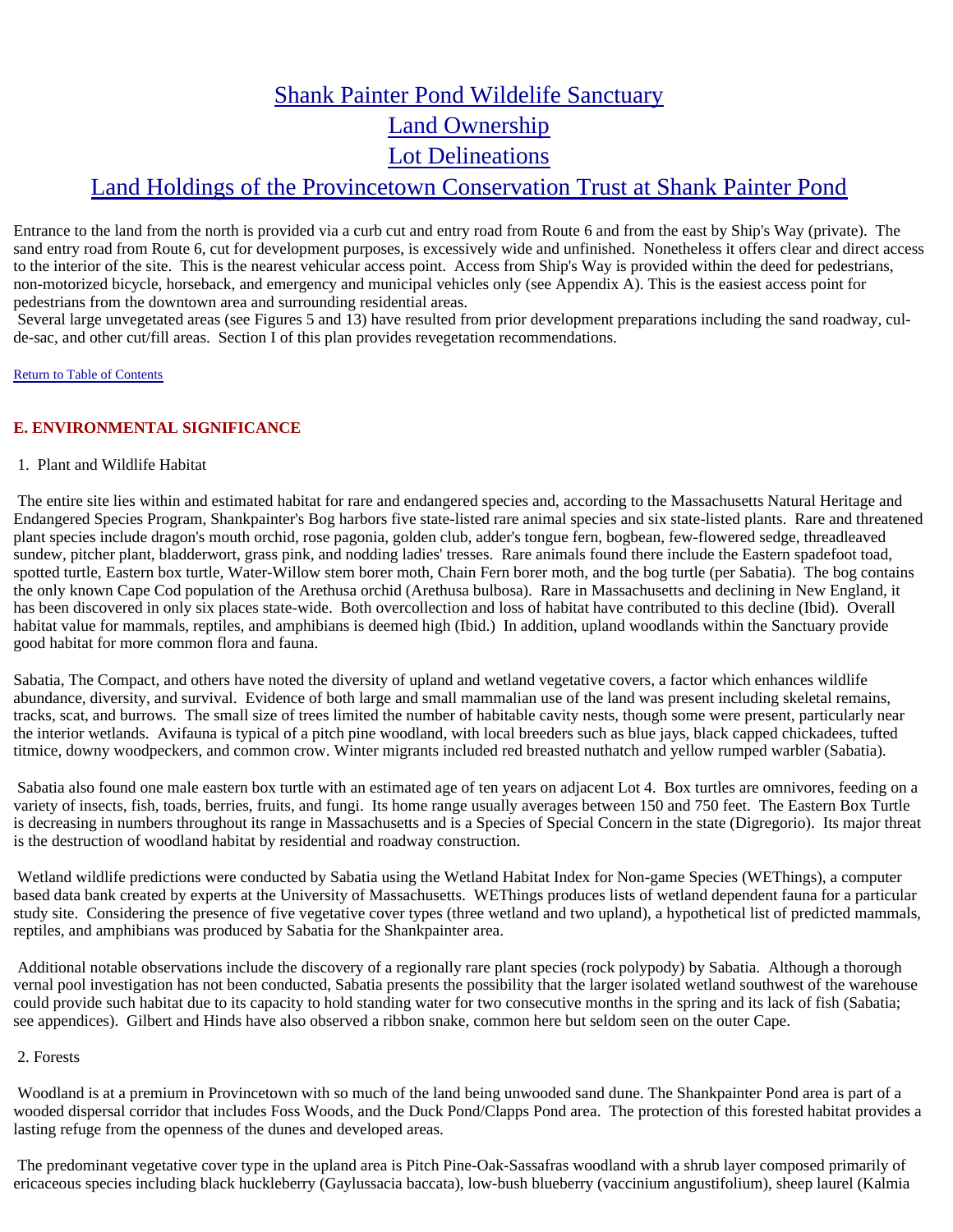angustifolia) and maleberry (Lyonia liogustrina). Other shrubs include inkberry (Ilex glabra), poison ivy (Toxicodendron radicans), black cherry (Prunus serotina), dwarf sumac (Rhus copallinum), northern bayberry (Myrica pennsylvanica), and shadbush (Amelanchier canadense). The canopy coverage averages 50%-60% in this area with only 45-50 foot heights, due to the dwarfing influence of salt laden winds. The predominant shrub layer averages about two to three feet with occasional taller shrubs up to eight feet. Beneath the trees, in the more shady areas, checkerberry (Gaultheria procumbens), Pennslvania sedge (Carex pennsylvanica), and striped pipsissewa (Chimaphila maculata) dominate. In the more open areas, wooly heather (Hudsonia tomentosa), bearberry (Arctostaphylos uve-ursi) and American beach grass (Ammophila brevigulata) are predominant.

 This land represents one of the largest unfragmented forested areas in Provincetown. It provides excellent habitat for numerous wildlife species with ample cover, nesting opportunities, escape routes, and food. Woodlands here also act to slow and filter water runoff before it reaches the adjacent wetlands.

### 3. Wetlands

 The wetlands on this site represent the area's most significant feature. Lot 1 is almost entirely composed of the Shankpainter Bog, the largest quaking bog known to exist in a barrier beach/coastal dune ecosystem worldwide (LeBlond) and the only bog known in Massachusetts to exist in a coastal dune system (DFW).

 Quaking bogs develop in ponds where a lack of fresh water interchange causes the accumulation of dead plant matter. This plant matter releases acids which prevent, or significantly slow, bacterial decomposition, thereby causing a characteristically thick mat of plant matter to form atop the water. These floating bogs are called "quaking" because they quiver beneath a walker's feet. Debris that does sink to the bottom of the pond forms peat beds.

 The acidic nature of the bog and subsequent lack of organic breakdown deprives the environment of nutrients and makes for difficult living conditions. Only species which have adapted to the unique environment of the quaking bog can survive here. Many of these are rare, including some carnivorous plants, which have adapted to a lack of organic nutrients by "learning" to extract needed nourishment from insects. Shankpainter Bog contains at least five species of carnivorous plant including: Pitcher plant (sarracenia purpurea), Round-leaved sundew (Drosera rotundifolia), Spatulate-leaved sundew (D. intermedia), and at least two bladderworts (Utricularia spp.) - (LeBlond). There are also three different kinds of native orchids found growing here: Snake's mouth (very common), Arethusa (very rare) and the Grass Pink.

 The dominant flora of the quaking bog is the ubiquitous sphagnum moss, which grows in thick, spongy layers forming hummocks and hollows which bend to the weight of the traveler but yet are strong enough to support diverse plant communities above. Within the rich bounty of the bog exist such acid and water tolerant shrubs as highbush blueberry, swamp azalea, and bayberry. Somewhat less tolerant though adventurous native trees existing in the Shankpainter Bog are Pitch Pine, Red Maple, and Black Cherry trees. Other plants include dwarf cranberry, early-blooming bogbean, and a close relative of the jack-in-the-pulpit, Arrum Arum (Gilbert and Hinds).

## Habitat Areas Existing Conditions Shank Painter Recharge Area

### 4. Scenic Value

 Scenic value is very high at Shankpainter Pond. This property has several topographic high points from which wonderful views of the pond can be enjoyed (see Site Photos-Fig. 8). The proposed trail (Figure 12) follows existing paths which access these high points. Benches which take advantage of these views will be appropriately situated. Generally speaking, the varied topography and well developed woodlands provide wonderful interior views of the property. The only eyesores are areas which have been denuded by previous clearing operations, occasional construction debris, and some litter.

### 5. Enhancement of Existing Open Space

 Shankpainter Pond Wildlife Sanctuary enjoys a direct connection to the National Seashore both to the north and to the south. To the north, it abuts 500-foot wide Route 6 highway layout (mostly wooded at this location), which connects to the Duck Pond and Clapps Pond areas which extend into the park. To the southwest, the wetlands and water bodies which comprise the Shankpainter Pond area extend across the park's boundary. With the protection of these lots, almost the entire northern boundary of Shankpainter Pond is protected. Connections to downtown Provincetown via Ship's Way and Shankpainter Road is also possible. Proposed improvements will enhance and promote these connections.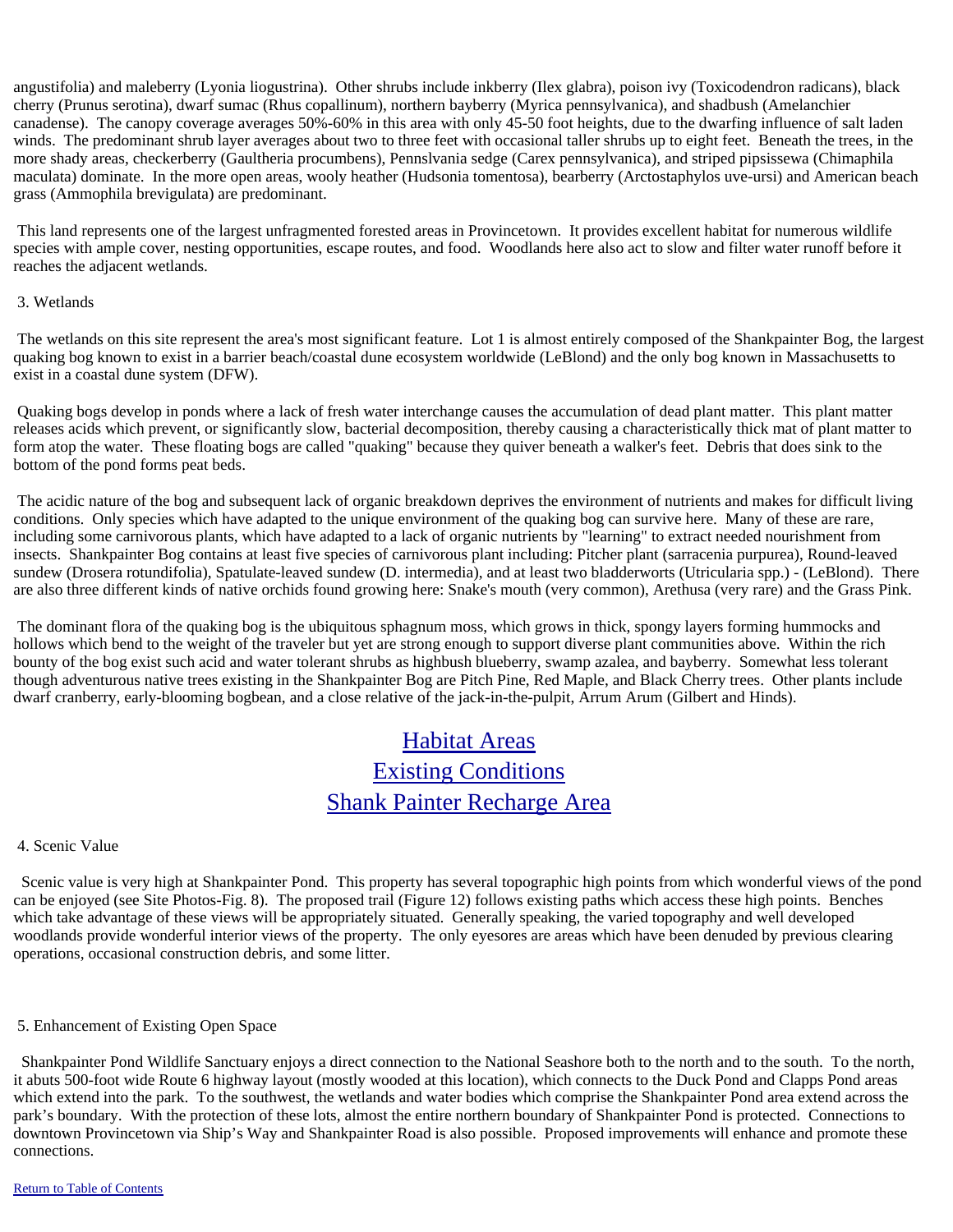### **F. EXISTING USES**

 The Shankpainter Pond Wildlife Sanctuary is open to the public for passive recreational use. As stated within Self-Help funding regulations, "any property acquired with self-help assistance is open to all citizens of the Commonwealth, and that no major alteration of this property, or changes in the proposed uses can take place without the prior approval of the Secretary of the Executive Office of Environmental Affairs, and possibly the general court."

 Existing uses are primarily pedestrian. People come to enjoy wildlife and scenery, walk dogs, or simply to sit and relax quietly. Some mountain bikes use the area but do not adversely affect the site and foot trails are in excellent shape. Parking currently takes place near Route 6, at the boundary of the property, and does not infringe on natural resources (see Figure 15 for proposed parking layout). The use of motor bikes has caused devegetation and erosion of some areas.

# Shank Painter Pond Wildlife Sanctuary Site Photos The Site Photos Were Not of Quality for Viewing Off Site Connections To Existing Open Space Existing Open Space (West End)

### Return to Table of Contents

### **G. LEGAL PROTECTIONS AGAINST CONVERSIONS OR DISPOSAL**

 Shankpainter Pond Wildlife Sanctuary was acquired for conservation, open space, and passive recreational uses only. It is protected from conversion to other uses by a combination of conservation restrictions, statutory provisions, the Constitution of the Commonwealth, and the charter of the Provincetown Conservation Trust. The town, which owns Lot 2, cannot simply decide to put Shankpainter land to other uses, such as housing, schools, or cemeteries, or dispose of or sell the property. The strongest protection against this possibility is the existence of a conservation restriction (CR), held by the PCT over the Town on the entire 7.52 acre Lot 2 (Appendix C - to be completed). The CR provides permanent legal protection of the site's conservation values. Without such protection, changes in the use of the property by the Town would be possible, though difficult. Such changes would require:

- 1. a majority vote of the Conservation Commission that Shankpainter Pond was no longer needed for conservation
- 2. a two-thirds vote of Provincetown Town Meeting; and,
- 3. review under the Massachusetts Environmental Policy Act and approval by the Secretary of Environmental Affairs; and,
- 4. a two-thirds roll call vote of the Massachusetts General Court (state legislature) and signature by the Governor; and,

 6. restitution of State Self-Help funding by dedicating a property of similar utility and value, as approved by the Secretary of Environmental Affairs, to the general public for conservation and recreational purposes.

 In addition, with the CR recorded on the property, in order for the above conditions to take effect, the CR would also have to be terminated, using steps outlined above, plus a recorded vote of the majority of the then-sitting trustees of the PCT agreeing to release the restriction. Additionally, any site which receives Self-Help grant assistance must remain as permanently protected conservation and/or recreation land (Commonwealth of Massachusetts DCS).

 Lot 1, being composed almost entirely of wetland and being owned by the Provincetown Conservation Trust, is afforded protection under the Massachusetts Wetland Protection act and the charter of the PCT.

Return to Table of Contents

### **H. THREATS TO NATURAL RESOURCES**

 The natural features which provide the environmental significance of the Shankpainter Pond Wildlife Sanctuary are described in Sections D and E. Management of the area is intended to protect and, where appropriate, enhance those characteristics. The Management Recommendations proposed in Section I are based on an overall goal of providing limited passive recreation that will not disturb significant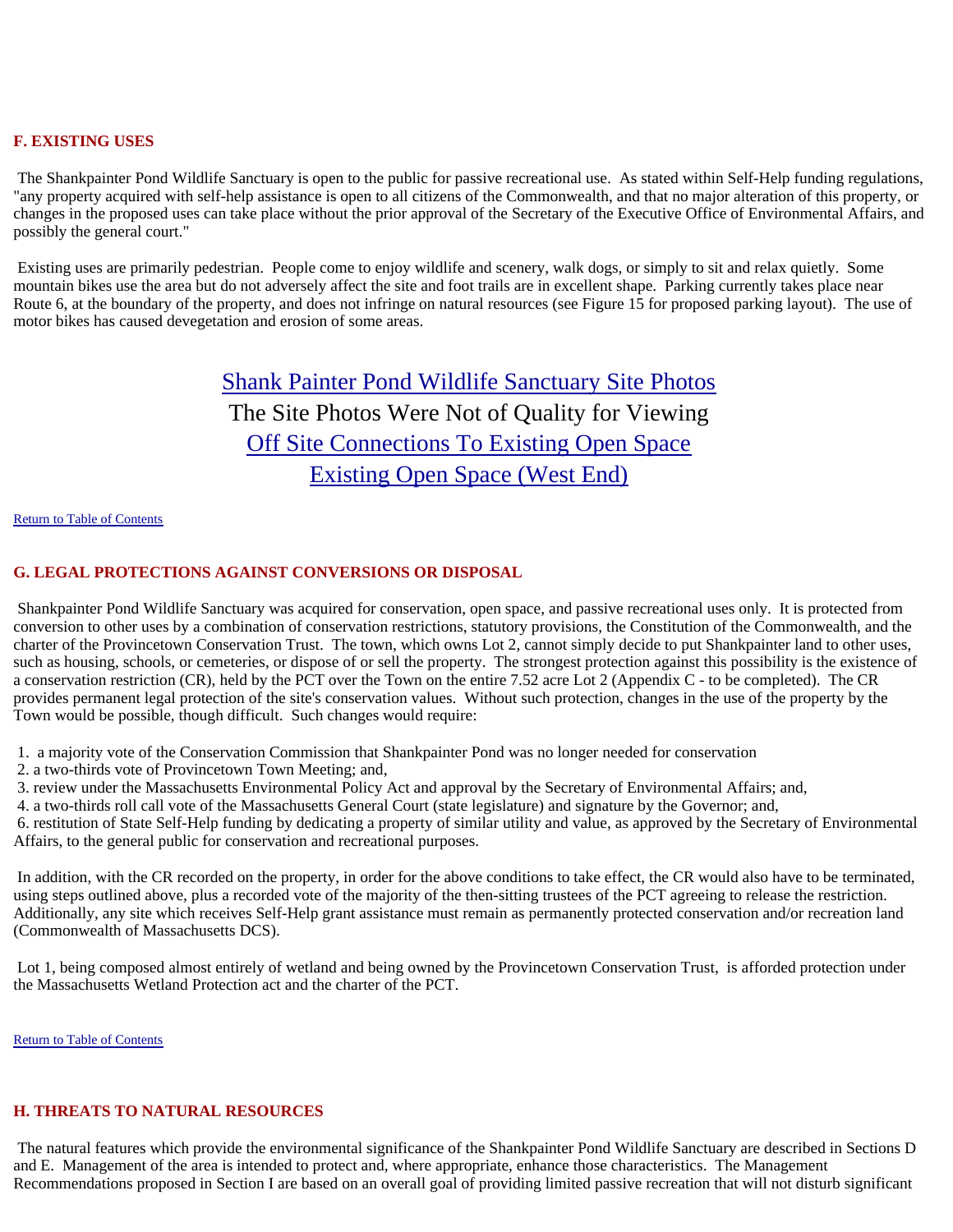natural features or minimize the threats listed below:

### 1. Plant and Wildlife Habitat

 Threats to plants and wildlife include vehicle use, trampling, human overuse, collecting, dogs, and disease/infestation. Existing walking trails are in excellent condition though some are located on steep slopes and would become unstable and erosive if pedestrian traffic were to substantially increase. The proposed trail layout (Figure 13) designates only a portion of the existing trails to the new trail system in order to prevent this. Other trails will be left unmarked, to be discovered by adventurous travelers. The use of some trails may be discouraged or prohibited.

 Use of ORV's, including trucks and all-terrain vehicles (ATV's), have left significant scars here in the form of denuded roads and clearings. Though development activities have halted, these open areas leave the land more susceptible to erosion and wildlife disruption. Also, open areas invite motorized vehicle use in a way that wooded areas do not. Section I includes revegetation recommendations.

 Hunting should be explicitly prohibited at the site due to the proximity of dwellings (Figure 11) and roadways, and use by pedestrians. Also, disturbance from gunshots would adversely effect wildlife not only within the site's boundary, but on the extensive surrounding waters and wetlands. Plenty of in-season hunting opportunities exist within the nearby National Seashore.

### Hunting Setbacks

### 2. Forests

 Threats to the woodland include cutting, disease, filling, ORV use, and flooding. There has been extensive recent cutting, filling, and ORV use associated with prior efforts to develop this land. Several broad areas of barren sand have been left behind in the wake of these activities. The main entrance to the land is along a 30-40 foot wide sand road which has been cut through the trees and rough graded leaving unvegetated slopes and sand piles. If left unvegetated, these areas will continue to erode, threatening the adjacent native vegetation and wetlands. Drainage patterns have also been altered and may affect the structure and viability of some stands (and possibly the isolated wetlands) due either to drought or flooding.

A slower but certain threat to woody vegetation is the progression of migrating sand dunes on the north and east sides of the property which have clearly begun to bury some trees on their lee side. As these dunes migrate inland towards the south and west, both forest and wetland will gradually become buried.

 There is no apparent evidence of brown tip moth or other infestation affecting the pitch pines. The use of off-road vehicles (ORV's) is apparently confined to the existing roads except near the edge of Route 6 where several unbounded areas have been used by vehicles. ATV's and motorbikes have reportedly been a problem. The success of revegetation efforts will require vehicular restrictions.

### 3. Wetlands

 Threats to wetlands include dumping, filling, erosion, and changes in water quantity and quality. Wetlands in the area are threatened mostly by erosion of sandy unvegetated areas (see Figures 5 and 12) Along the entry road, steeply graded banks spill sand towards the two isolated wetlands to the north. To the south, sand is beginning to slide towards the bog from recently denuded areas. One of the highest priority Management Recommendations is to revegetate these areas to prevent further erosion.

 Due to the clearing and grading performed here, large uneven areas of sand have been left. Cutting of the road has altered natural drainage patterns though it is not yet clear if this has any adverse effects. In order to prevent any impact to the adjacent wetlands, these areas should be feathered into the natural topography as closely as possible and care should be taken to provide drainage routes which mimic the natural topography.

### 4. Scenic Value

 Threats to the visual quality of Shankpainter Pond Wildlife Sanctuary include the erection of permanent structures, existing and potential erosive areas, cutting, natural vegetative succession, and litter. Structures such as benches and viewing platforms proposed as part of the trail plan will be situated in areas that provide, rather than obstruct, views. Existing bare areas are the most present eyesore on site. Figure 13 illustrates revegetation plans for these areas. The proposed trail plan avoids erosive slopes and cutting does not appear to be a problem. The natural growth of woody plants on the slopes near the bog may eventually obscure some of the remarkable views currently existing from the ridges and hilltops, however, the dwarfing influence of winds will probably keep the height of these trees to a minimum. It will be important when revegetating slopes to plant lower growing species. Some construction debris and assorted litter remain on the site though in general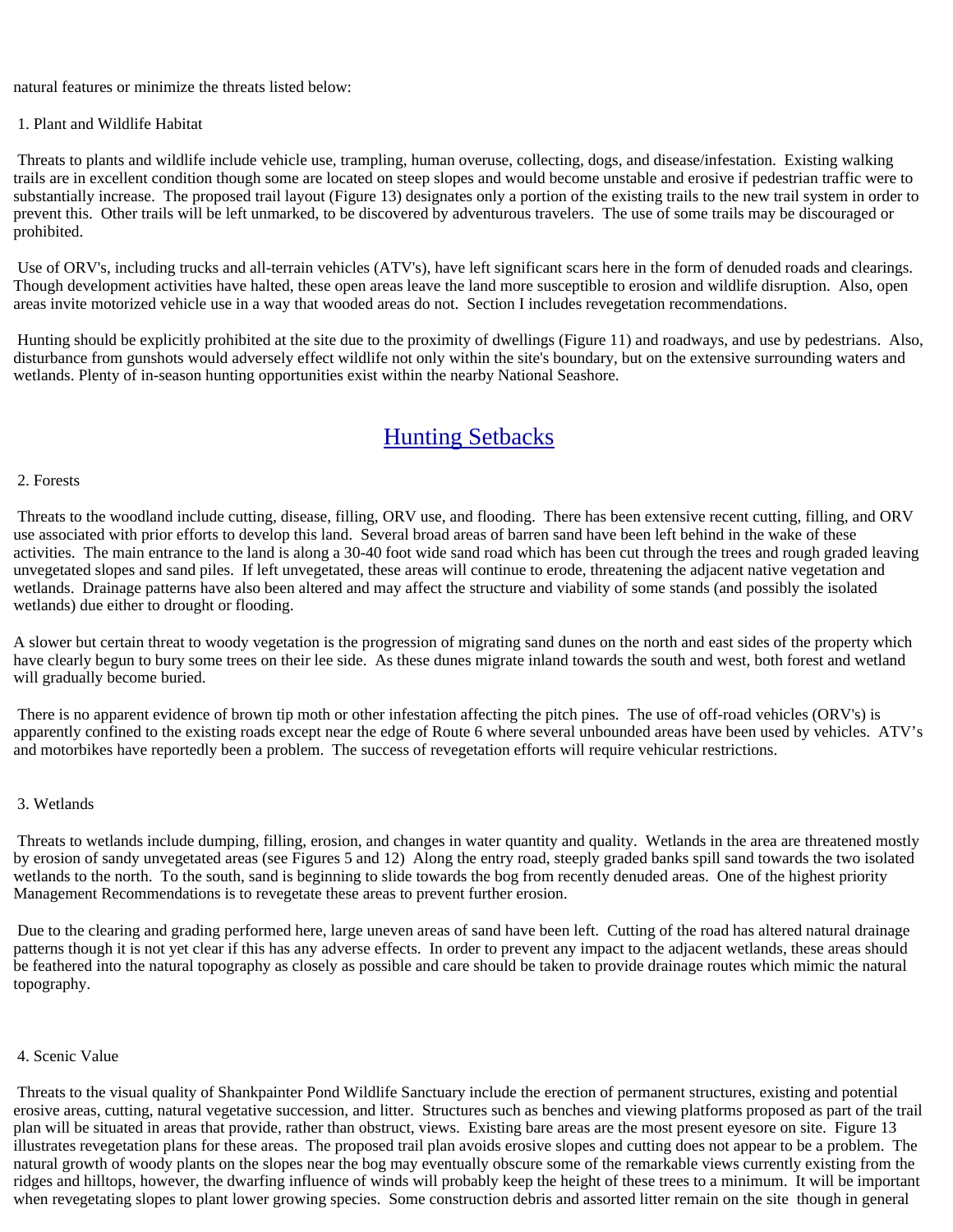the area is clean and cleanup and removal can be accomplished within one day.

### 5. Adjacent Open Space

 The proximity of Shankpainter Pond Wildlife Sanctuary to the Duck Pond and Clapps Pond areas and to the National Seashore make this area of Provincetown very attractive for passive recreational use. Dedication of this land to conservation purposes should not increase pedestrian use to harmful levels since this land was already being used unofficially for similar purposes. Formalizing connections to adjacent conservation properties will help to expand the perceivable area of the Sanctuary. This purchase should also spur the protection of remaining unprotected land within the Shankpainter Pond watershed. The undetermined fate of the state highway layout is a future concern.

### Return to Table of Contents

### **I. MANAGEMENT ISSUES AND RECOMMENDATIONS**

- 1. Habitat Improvements
- a) Revegetation

The major habitat improvements at the site will be the revegetation of denuded areas. The total area in need of restoration is approximately 20,000 square feet. The majority of this area (12,000 sf) is within the subdivision road layout, with the remainder scattered throughout the site in smaller plots. In general, the restoration work will include grading the land to meet existing contours, placement of topsoil and seeding with a mixture of grasses, shrubs and trees native to the site. In steeply sloping area, some erosion control and/or slope stabilization measures may also be necessary.

Additional restoration work may be undertaken off-site, along a 200 foot stretch of the subdivision road where it connects to Route 6. This section is on state highway property and is a logical extension of the trail connection to CCNS. Since the Massachusetts Highway Department provided a \$246,628 grant to the town in support of the acquisition of the property, we are anticipating their cooperation in restoring this portion of the trail.

The specific site restoration tasks will be based upon the recommendations of the USDA Natural Resources Conservation Service, Cape Cod District. NRCS recommends seed mix No. 1, composed of Little Bluestem and Switchgrass. Exact seeding rates are included in Figure 14. Suggested shrubs include bayberry, beach plum, and rugosa rose. Some American beach grass may be warranted in sandier areas. Imported topsoil or other improvements may also be necessary. A complete planting plan with specific quantities, costs, and locations should be conducted prior to any site work. District staff have already viewed the site and are expected to work cooperatively with the town and Cape Cod National Seashore on this project. The Trust is exploring the use of volunteers provided through Americorps-Cape Cod to complete the bulk of the work. The Compact has signed on to be a Community Service Site for the program to bring this type of support to the land trusts on Cape Cod. Americorps volunteers are available to government and non-profit organizations on Cape Cod through August 25, 2000 under a cooperative arrangement between Barnstable County and The Job Training and Employment Corporation.

Because dead wood and snags are a primary source of food and shelter for many animals, they should only be removed where they block trails, represent a safety hazard to pedestrians, or pose disease threat to healthy trees. Invasion by foreign species is not a problem. Vista pruning is not necessary at this time though in the future it may be warranted near dedicated viewing areas. Proper permits will be required if and when this becomes a possibility.

> Proposed Improvements Permanent Seeding Recommendations Warm Season Grass Planting Procedures

2) Access

a) Vehicular

Though there will be no direct vehicular access into the site, a conceptual parking layout (Figure 15) accommodating 5-6 vehicles is planned near the Route 6 entrance to the property within the state right-of-way. This area is already part of the subdivision curb cut and road layout. The parking design will include a turning area, bench, trash receptacle, suggested planting, gate, and sign. The main entry gate will prohibit vehicular entry and will direct pedestrian access in concert with a sign listing allowed and prohibited uses. This will be the main pedestrian access point.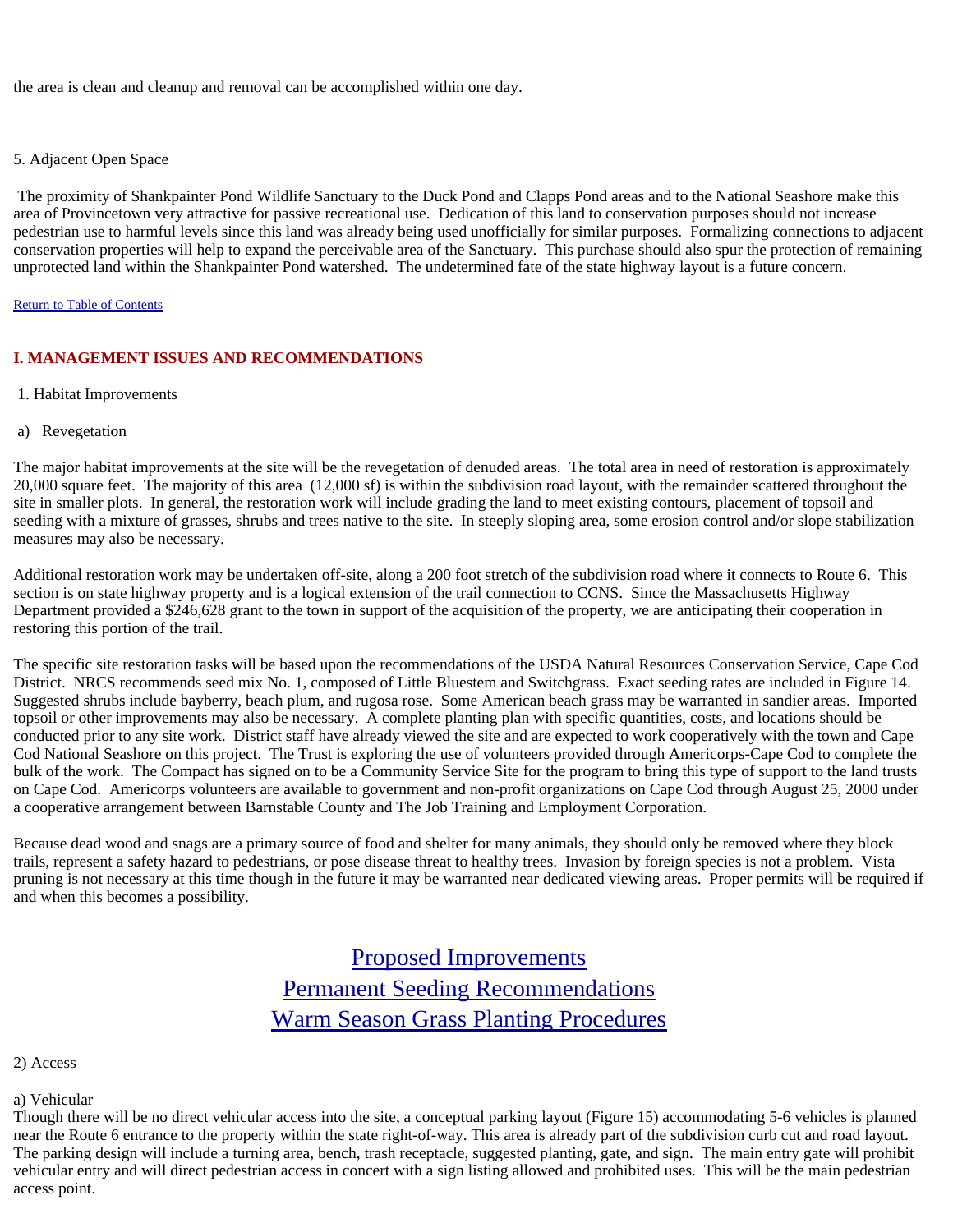The only vehicular access will be for emergency and maintenance vehicles via Ship's Way, which is recommended for improvement to accommodate this use as well as use by bicyclists and handicapped individuals.

### b) Pedestrian

 Pedestrian access will occur from the Route 6 parking area and Ship's Way. Parts of the existing trail system will be dedicated as public walking routes. Other areas will be discouraged from use with signs or barrier planting. The trail should take advantage of existing views and access to natural resources for both scenic and educational purposes. Benches and signage should be placed appropriately. Figure 13 shows the trail layout and associated amenities. Bicycle racks should be provided near both entry points.

Because of the sensitive ecological nature of the site, the trail will need to be designed around certain natural features. Steep slopes, wetland areas, nesting sites and rare species habitat are examples of areas to be avoided during trail design and layout. The main trail will follow the existing cart path through the site for much of its distance. As mentioned above, some of this coincides with the area cleared for the proposed subdivision road and will need to be restored. Short loops off the main trail are planned to provide views of the pond and bog, as well as distant views of Cape Cod Bay to the southeast.

The total length of the trail through the site is expected to be no more than 2,000 linear feet or slightly under one-half mile. Connections to downtown (via Ships Way Road) and the Cape Cod National Seashore (across Rt. 6) will add approximately one mile to the overall trail system.

The finished trail will vary in width depending upon its location. The existing cart path is almost ten feet wide in some places. In undisturbed areas, the trail has gentle side slopes sparsely vegetated with native grasses and herbaceous ground cover. The overhanging tree canopy provides partial shading of the trail. The trail bed itself is moderately compacted to unconsolidated sand covered by a thin layer of pine and oak leaf litter. This is the general condition which should be replicated through restoration efforts.

New trail sections, including the bog loop will be designed and laid out to minimize erosion of slopes and provide a sufficient buffer to sensitive wetlands and state-listed species locations. This work should be done in cooperation with the Massachusetts Natural Heritage and Endangered Species Program.

### c) Handicapped

 The Americans with Disabilities Act of 1991 states that public facilities, including town lands, should meet federal guidelines for accessibility by handicapped persons. A 1994 evaluation by the Provincetown Disability Committee found that Provincetown's unique, steep dune topography render many public lands unsuitable for full accessibility (Open Space and Recreation Plan, 1995), a feature shared by Shankpainter Pond Wildlife Sanctuary. As part of the proposed trail plan the extension of Ship's Way where it enters the property as a utility/access easement will be hardened with blue stone dust and gravel to accommodate both bikes and handicapped individuals. This path should be continued south to the hill overlooking the pond where a viewing platform is proposed. The entire handicapped accessible pathway traverses flat to gently sloping terrain. It can be accessed via Ship's Way from Shankpainter Road and downtown Provincetown and constructed at minimal expense. Benches will be provided at appropriate intervals. A section of the trail could be marked with guide ropes and braille signs to serve blind visitors. Asphalt paving is not recommended as it would disturb the natural setting.

### 3. Property Integration

 Directly north of the conservation area lies the Route 6 right of way. About 2oo feet of undeveloped Massachusetts Highway Department (MHD) land exists between the conservation area and the paved roadway. MHD could be approached for a commitment of part of the right of way to conservation purposes or outright deed to the town for conservation.

 To the northeast of the Sanctuary, the Provincetown Conservation Trust holds about two acres in conservation restriction including and surrounding the wetlands there.

 To the east are several house lots of one acre or less bordering the pond. These owners could be approached for conservation restrictions on the undeveloped portions of their properties in an effort to increase the vegetated buffer zone along the pond.

To the west lies Shankpainter Pond and its wetlands. Further efforts to preserve unprotected lots along the pond edge should be made.

### 4. Capital Costs and Funding

 The major expense associated with this Management Plan is the cost of revegetation in denuded areas. Large areas need to be revegetated including some labor intensive tasks. On behalf of the Town of Provincetown, the Compact of Cape Cod Conservation Trusts received a \$5,000 unrestricted grant from the Fields Pond Foundation, Inc. for design and layout of a foot trail to be integrated with Cape Cod Pathways, and the restoration of disturbed areas through replanting and regrading work. The Compact's estimated budget for the project follows: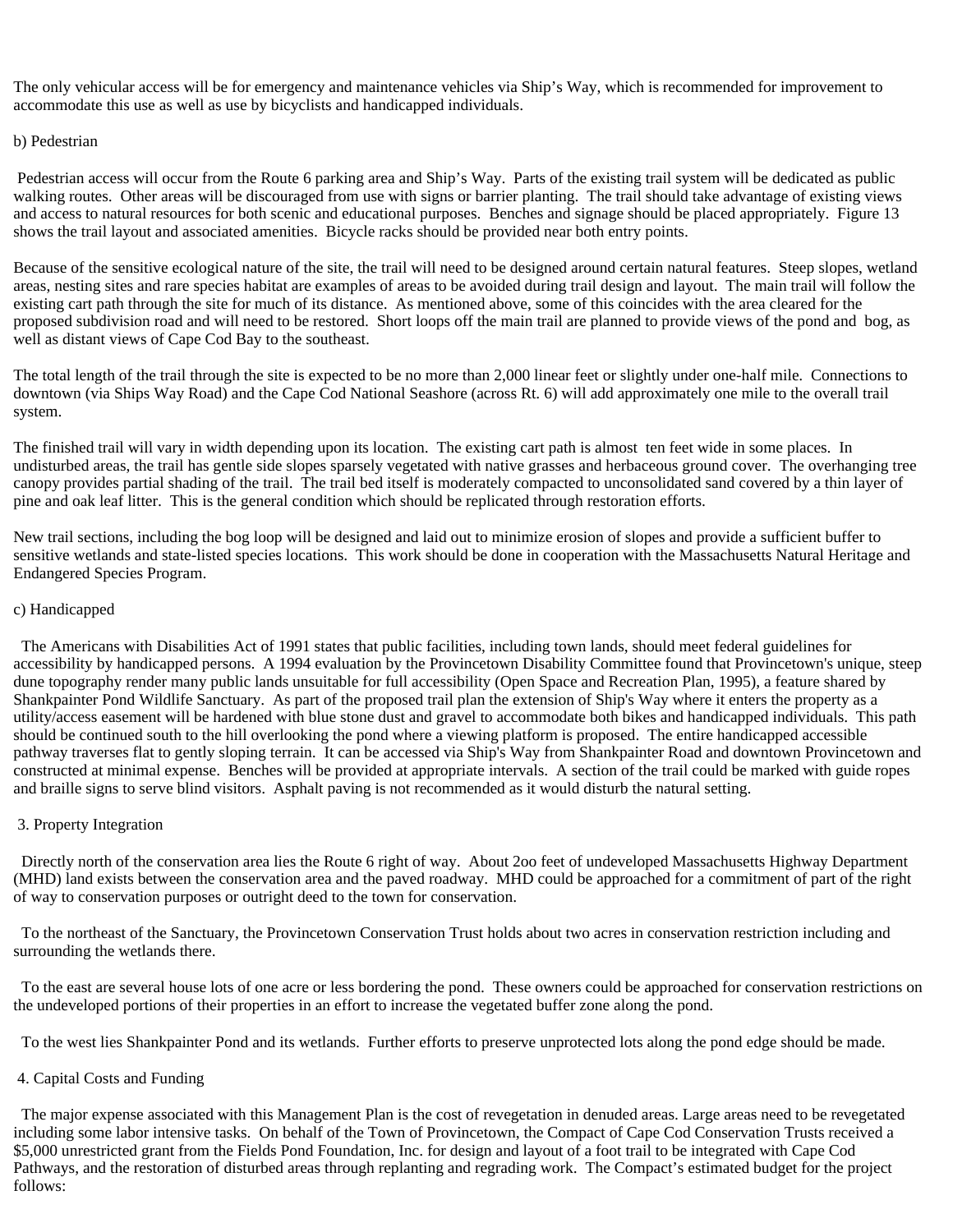*Estimated Project Budget* 1. Site Restoration/Improvements Restoration Plan \$1,500.00 Site Re-grading along trail \$2,000.00 Restoration Planting (Americorps in-kind) \$ NA Materials (fill, topsoil, plantings) \$5,000.00 Layout & Construction of Parking Area \$ 300.00 Supervision of Site Work \$1,000.00<br>Subtotal: \$9,800.00 **Subtotal: \$ 9,800.00**

 2. Trail Planning and Construction Trail Design and Plan Preparation \$250.00 Trail Layout \$125.00 Trail Construction (Americorps in-kind) \$ NA Construction and installation of benches (2) \$300.00 **Subtotal: \$775.00**

### **Total Grant Request: \$10,575.00**

In-Kind Contributions Americorps Volunteers - labor for restoration and trail work \$2,400.00 Provincetown Conservation Trust \$ 200.00 Preliminary planning by The Compact  $\qquad$  \$ 400.00 **Total In-Kind: \$3,000.00**

**Total Project: \$13,575.00**

In-Kind contributions from groups including Americorps , the Provincetown Conservation Trust, The Compact and others is estimated at \$3,000.00. Some of the proposed work may also be performed by the Provincetown Public Works Department. Private donations of plant materials can be solicited by the town and/or land trust to help offset the costs. The Town's Capital Outlay Plan includes monies for improving town lands and facilities, but none has been dedicated or assigned yet to Shankpainter Pond Wildlife Sanctuary. Any work performed by the Department of Public Works is contingent upon operating budgets, available staff, season, and scheduling.

### 5. Property Regulations and Uses

 Property regulations are governed by the Massachusetts Wetlands Protection Act (Lot 1), the charter of the Provincetown Conservation Trust (Lot1), conservation restriction document language (Lot 2), and the Cape Cod Commission's Development of Regional Impact decision dated 9/23/97 (Appendix E). All of the above documents prohibit development of the Shankpainter Pond Wildlife Sanctuary. Acceptable minor improvements include walking trails, observation decks, gates, signs, and small parking areas, all subject to review by the Provincetown Conservation Commission, Open Space Committee, and Provincetown Conservation Trust. Of particular import in the DRI decision was the sanctity of the wetlands, their buffers, and the ridge line. Only a proposed observation deck, sign, bench, and two small sections of trail occur within the wetland buffer zone. All other activities lie outside it. The ridge line is skirted by the main trail but not threatened by it. None of the proposed activities or structures will threaten the integrity of the natural resources on site. If in the future any uses cause damage to any of the natural resources on site, they should be revisited to ameliorate these problems.

 Hunting should be strictly prohibited within the Sanctuary. Motorized vehicle use will be prohibited. The possibility of unauthorized use should be discouraged by signs, barriers, and regular monitoring. Bicycles will be encouraged to access the site and bicycle racks will be provided but no on-site use of mountain bikes will be allowed.

 The following activities will be allowed in the conservation area within the above-mentioned guidelines: walking, picnicking, birdwatching, jogging, horseback riding, cross-country skiing, dog walking, nature study, photography, sketching, painting, and other passive recreation. Prohibited activities are: hunting, discharge or possession of firearms, motorized vehicle use (including dirt bikes and ATV's), all fires, alcoholic beverages, parking (except in designated area(s), and all other uses not specifically allowed.

The following activities are allowed subject to special approval and receipt of a special permit from the Conservation Commission:

- · botanical or animal inventory
- · archaeological study
- · geological or groundwater investigation